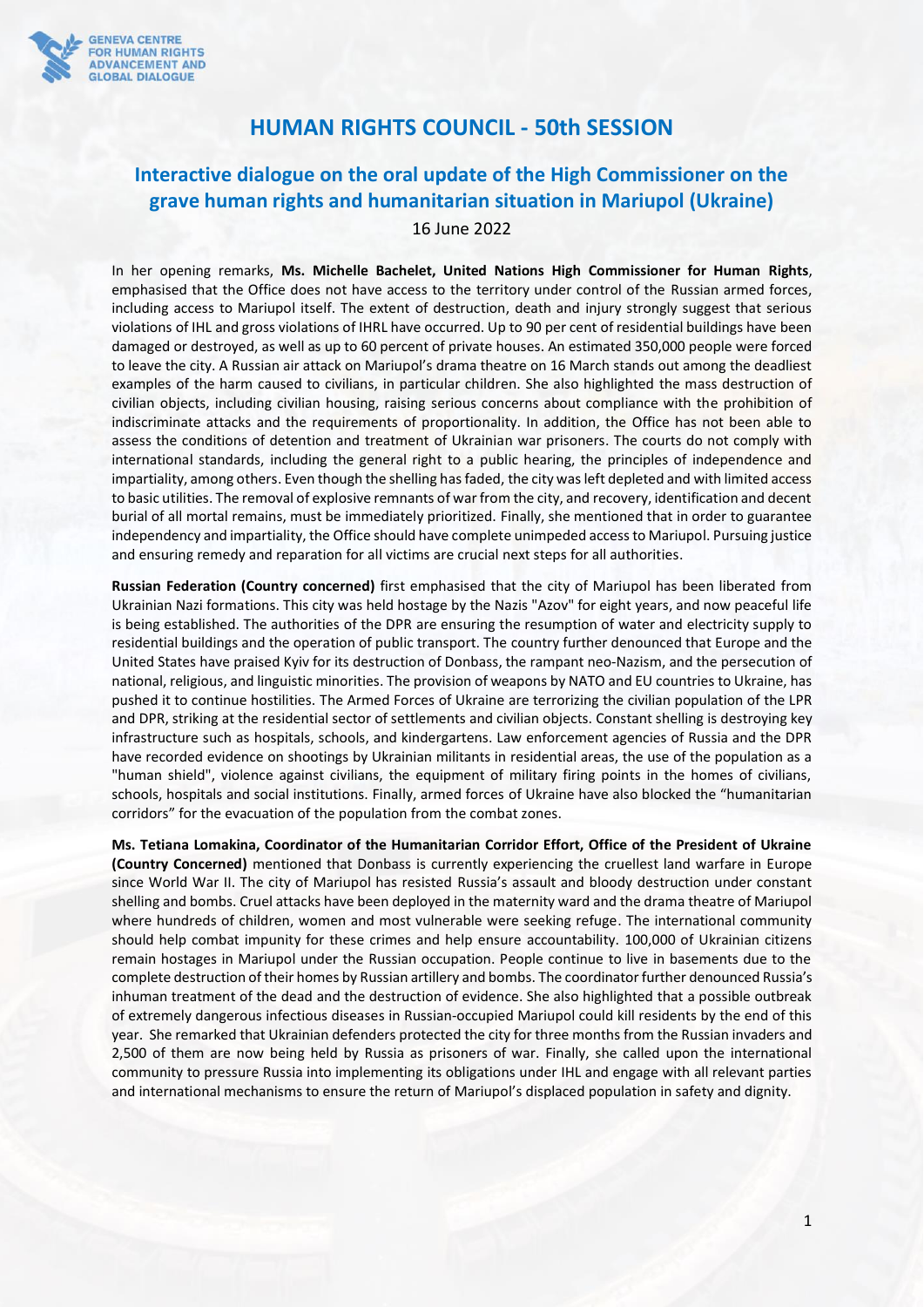

## **Interactive dialogue**

The majority of countries called upon Russia to put an immediate end to its military aggression and to fully respect the sovereignty, political independence, and territorial integrity of Ukraine. Additionally, countries highlighted the negative impact of the war on global food security and energy systems. *Albania (on behalf of 46 countries<sup>1</sup> )* denounced indiscriminate attacks of Russian forces against civilians and civilian infrastructure, forced deportations of children followed by threat of illegal adoption, rape and other sexual and gender-based violence in Ukraine. The *EU* and *Sweden (on behalf of the Nordic Baltic countries<sup>2</sup> )* stressed that Russia has deliberately blocked the delivery of humanitarian aid and denying civilians the possibility to leave for safer areas in Ukraine. They also condemned Russia's attempts to set up illegitimate alternative administrative structures in Mariupol. They expressed their support for Ukraine's sovereignty and territorial integrity within its internationally recognized borders and urged for all those responsible to be held accountable. They also expressed their support for the investigation by the ICC and other initiatives to this end, including the Commission of Inquiry. The *U.S.* expressed its support to continue documenting all conflict-related human rights abuses and violations of IHL, including war crimes, committed by Russian forces and their proxies. The country commended the accountability efforts of the OHCHR's Monitoring Mission and the newly established Commission of Inquiry and welcomed the creation of the War Crimes Units of Ukraine's Office of the Prosecutor General. *Mexico* specifically referred to the increase in cases of sexual violence against women and girls, as well as the increased risk of being victims of trafficking, including for the purpose of sexual exploitation.

Other countries such as *Venezuela, Iran* and *the Syrian Arab Republic*, said that the war in Ukraine is the result of years of human rights violations in the Donbass Region. This has also been the result of the breach of the Minsk Agreements at the instigation of the US Government. Additionally, NATO's permanent expansion into Eastern Europe and the growing hostility against Russia since 2014 has added unavoidable threats. NATO countries have armed Ukraine, in a dangerous precedent-setting move that will prolong the conflict. They also expressed their rejection of UCMs imposed on the Russian Federation since this escalates the conflict and undermines human rights. They encouraged the return to the path of diplomatic understanding through dialogue between the parties, in the interest of preserving life, human rights and stability in the region. They also denounced the OHCHR for having a biased approach in assessing the current situation in Ukraine. The international community should encourage and support negotiations between Russia and Ukraine until peace is restored, by the principles of impartiality, non-selectivity and constructive international dialogue and cooperation.

**Most NGOs** expressed that Russia's violations of IHL, and human rights must be investigated including, the destruction of property, the deportation of residents out of Ukraine via filtration camps, and attacks on undefended houses of worship. Russian forces' assault on Mariupol relied on attacks and tactics that resulted in indiscriminate and disproportionate civilian suffering and loss of life. Russia is breaching the Genocide Convention, emphasising the serious risk of genocide in Ukraine, including Russia's incitement to commit genocide. Church leaders have been particularly affected and forcefully relocated to Russia. It is imperative that Russian forces be held accountable. Several NGOs called upon the international community to support Ukraine and refugees-host countries, with humanitarian and other kind assistance needed. Russian authorities should guarantee that Ukrainian citizens transferred to Russia have unfettered access to legal, civil society, and other support services that may assist them in relocating inside or outside of Russia as they wish. Filtration processes are often accompanied by interrogations, searches, sometimes beatings and torture.

<sup>&</sup>lt;sup>1</sup> Albania, Australia, Austria, Belgium, Bosnia-Herzegovina, Bulgaria, Canada, Colombia, Croatia, Cyprus, Czech Republic, Denmark, Estonia, Finland, France, Georgia, Germany, Greece, Guatemala, Iceland, Ireland, Italy, Japan, Latvia, Liechtenstein, Lithuania, Luxembourg, Malta, Marshall Islands, Montenegro, Netherlands, New Zealand, North Macedonia, Norway, Poland, Portugal, Republic of Korea, Romania, Slovakia, Slovenia, Spain, Sweden, Switzerland, Ukraine, United Kingdom, United States

<sup>2</sup> Denmark, Estonia, Finland, Iceland, Latvia, Lithuania, Norway, Sweden